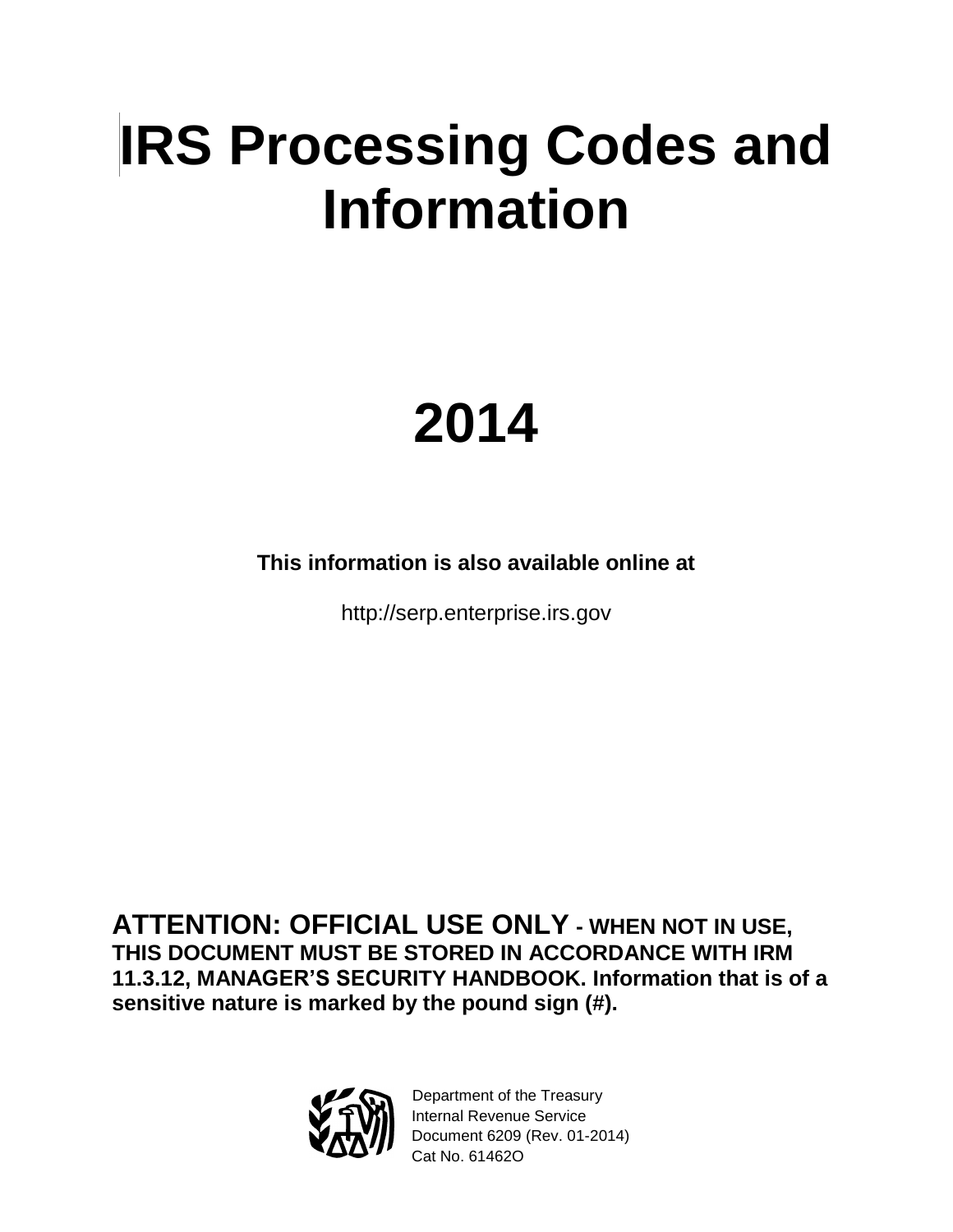**USER INFORMATION** - Document 6209 is provided as a handy reference guide only. More detailed and current information can be found in the appropriate Internal Revenue Manuals or IRMs which are available online through various links on the IRWeb homepage. They can also be downloaded from the Publishing web site by clicking on the Forms/Pubs/Docs button on the left of the IRWeb home page.

Providing Document 6209 in bound book format is the most economical format for our needs since the initial cost of changing from bound book to loose-leaf would be prohibitive. Additionally, the costs incurred in subsequent years would be greater than the cost of bound format. Document 6209 contains material of a sensitive nature and requires maximum safeguards. In addition, security dictates that copies of the Document 6209 carried by Revenue Officers and others should not come apart easily as potential loss would compromise **"Official Use Only"** material. Document 6209 can also be viewed online at the SERP website:

## **http://serp.enterprise.irs.gov**

In an effort to provide users with a document of the highest accuracy and ease of usage, we are soliciting your help. If you are aware of any typographical errors or usage problems, please provide this information by clicking on the **"Feedback"** link at the bottom of the **SERP** home page. Include a description of the problem and the basis for the change or correction, provide the corrected information, and specify the section, page and paragraph of the document.

*Note:* This does not replace the standard means of reporting processing problems (i.e., 5391 or 5715).

This Document is for:

# **OFFICIAL USE ONLY**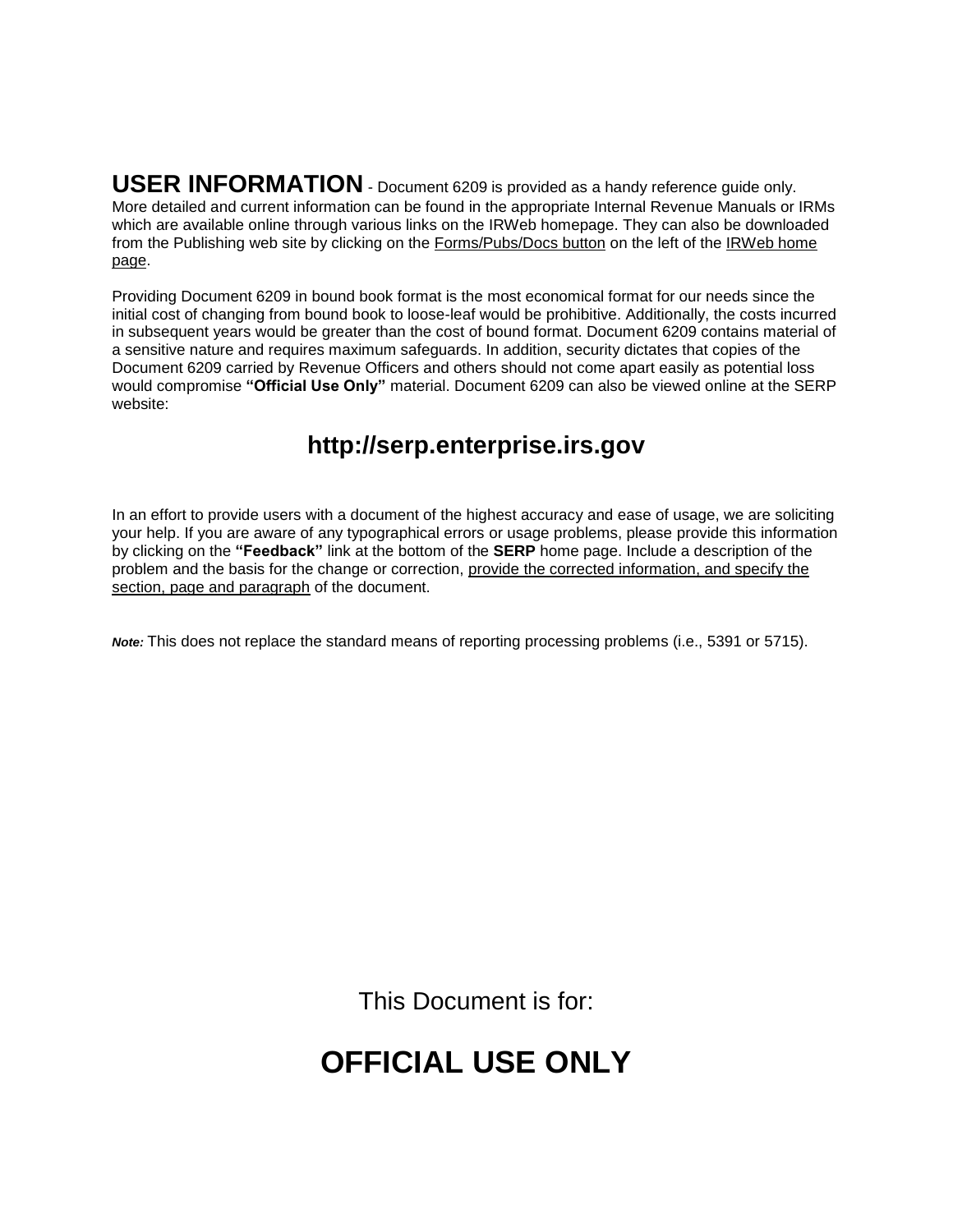# **Document 6209 IRS Processing Codes and Information**

### **Minor changes in 2014 Issue**

**Throughout - Most sections are now in chart format.**

**Throughout- FMS (Financial Management Service) has changed to Bureau of the Fiscal Services (BFS)**

## **Substantial Changes for the 2014 Issue**

**Section 4 – Campus and File Location Codes (FLC) updated**

**Section 10 – New updates to Penalty Reference Numbers**

**Section 13 – New Principle Issue Codes (PIC) added**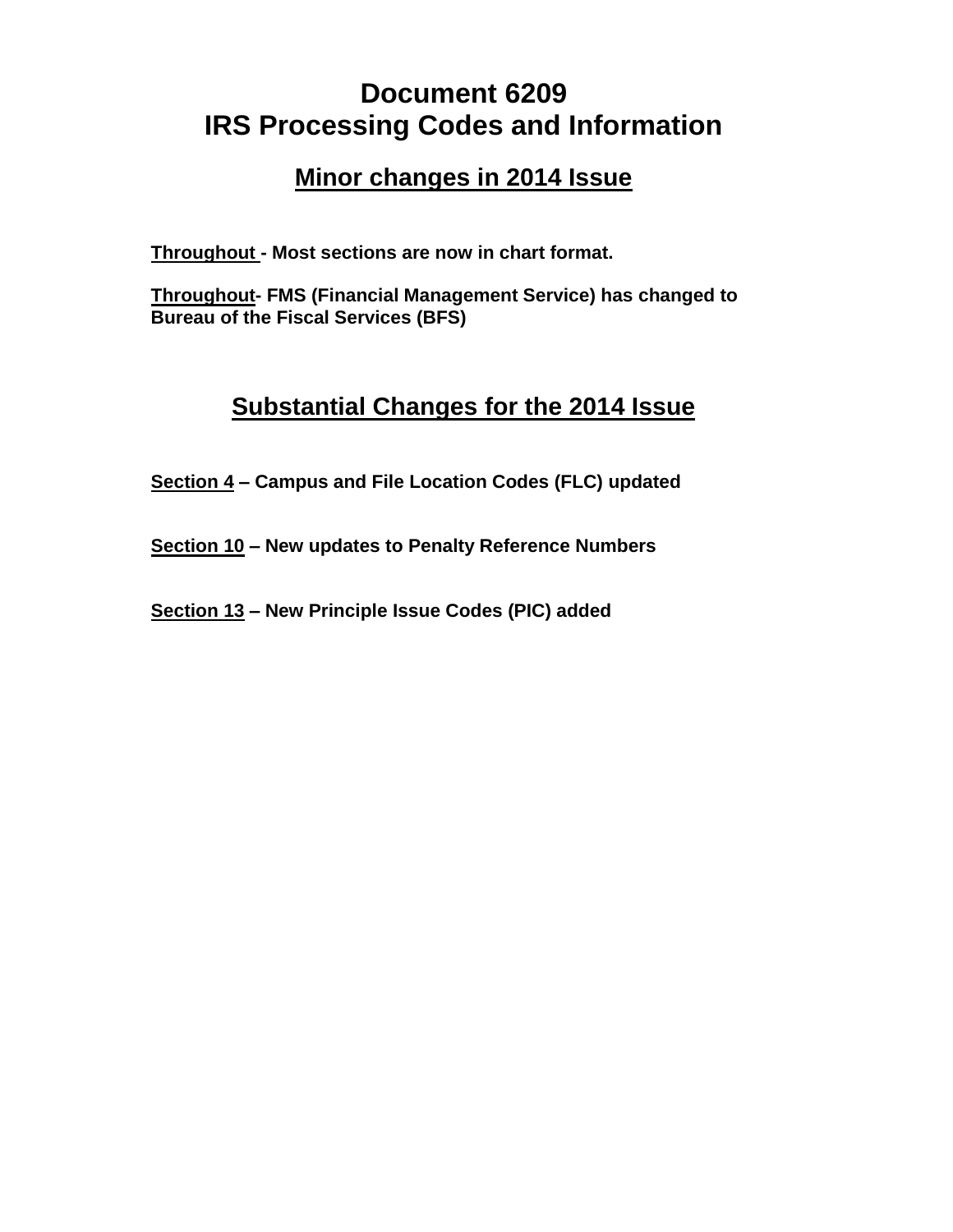**This Page for User Notes**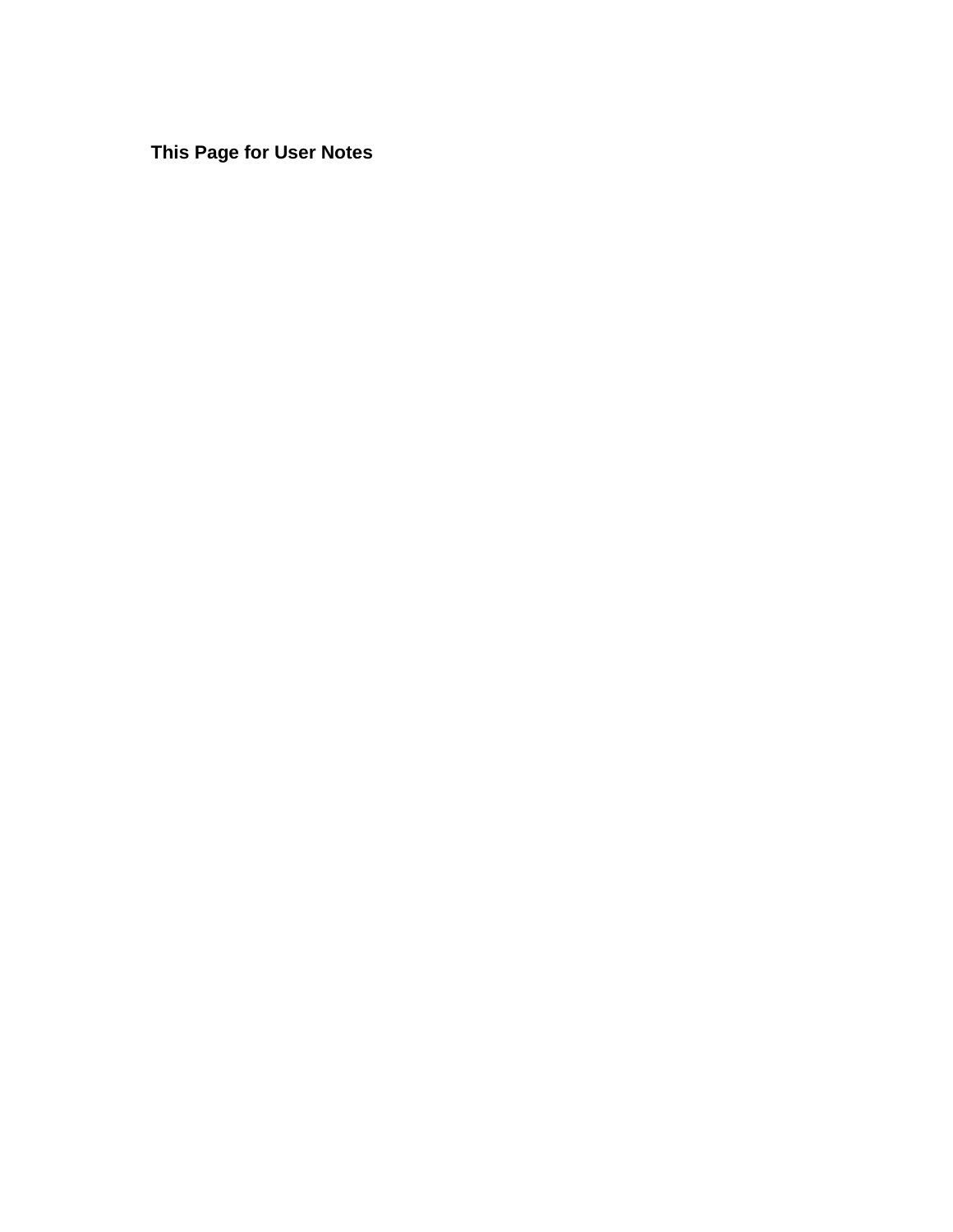| <b>Section</b><br><b>Sub Section</b><br><b>Title</b> |                                                                      |                                 |
|------------------------------------------------------|----------------------------------------------------------------------|---------------------------------|
| $\mathbf 1$                                          | Glossary                                                             | Page<br>$1 - 1$                 |
| 1.1                                                  | Nature of Changes                                                    | $1 - 1$                         |
| 1.2                                                  | Abbreviations/Acronyms                                               | $1 - 1$                         |
| 1.3                                                  | <b>Definition of Terms</b>                                           | $1 - 9$                         |
|                                                      |                                                                      |                                 |
|                                                      | <b>Tax Returns and Forms</b>                                         | $2 - 1$                         |
| $\frac{2}{2.1}$                                      | Nature of Changes                                                    | $2 - 1$                         |
| 2.2                                                  | List of Return and Form Numbers                                      | $2 - 1$                         |
| 2.3                                                  | Due Date of Returns                                                  | $2 - 16$                        |
| 2.4                                                  | <b>Extension Forms</b>                                               | $2 - 20$                        |
|                                                      |                                                                      |                                 |
| 3                                                    | <b>Tax Return Information</b>                                        | $3 - 1$                         |
| $\overline{3.1}$                                     | Nature of Changes                                                    | $3 - 1$                         |
| $\overline{3.2}$                                     | <b>Employee Disclosure Responsibilities</b>                          | $3 - 1$                         |
| 3.3                                                  | <b>Master File Returns</b>                                           | $3 - 1$                         |
| 3.4                                                  | <b>Processing Codes</b>                                              | $3 - 2$                         |
| 3.5                                                  | <b>Computer Condition Codes</b>                                      | $3 - 3$                         |
| 3.6                                                  | <b>IMF Computer Condition Codes</b>                                  | $3 - 10$                        |
| $\overline{3.7}$                                     | <b>Returns Processing Codes (EPMF)</b>                               | $3 - 11$                        |
| 3.8<br>$\overline{3.9}$                              | Returns Processing Codes - Form 1040 (IMF)                           | $\overline{3} - 12$<br>$3 - 13$ |
| 3.10                                                 | <b>Special Processing Codes</b><br><b>Unallowable Codes</b>          | $3 - 15$                        |
| 3.11                                                 | Audit Codes - Form 1040 (IMF)                                        | $3 - 18$                        |
| 3.12                                                 | Audit Codes (BMF)                                                    | $3 - 19$                        |
| 3.13                                                 | <b>Employment Codes (BMF</b>                                         | $3 - 19$                        |
| 3.14                                                 | Social Security Tax Rate Table (Formerly FICA)                       | $3 - 19$                        |
| 3.15                                                 | <b>FUTA Tax Rate Table</b>                                           | $3 - 21$                        |
|                                                      |                                                                      |                                 |
| 4                                                    | <b>Document Locator Number</b>                                       |                                 |
|                                                      |                                                                      | 4-1                             |
| 4.1                                                  | Nature of Changes                                                    | $4 - 1$                         |
| 4.2                                                  | <b>DLN Composition</b>                                               | $4 - 1$                         |
| 4.3                                                  | <b>Campus and File Location Codes</b>                                | $4-2$                           |
| 4.4                                                  | <b>IDRS Campus and File Location Codes</b>                           | $4 - 10$                        |
| 4.5                                                  | Individual Master File (IMF) Electronically Filed Returns General    | $4 - 11$                        |
| 4.6                                                  | 1040 Online Filing Program                                           | $4 - 14$                        |
| 4.7                                                  | Modernized e-File                                                    | $4 - 14$                        |
| 4.8                                                  | <b>EFTPS</b>                                                         | $4 - 16$                        |
| 4.9                                                  | Master File and Non-Master File Tax Account Codes                    | $4 - 17$                        |
| 4.10                                                 | Reduce Unnecessary Filers (RUF) Program DLN                          | $4 - 19$                        |
| 4.11                                                 | Master File Endorsement Data                                         | $4 - 19$                        |
| 4.12                                                 | <b>IDRS Sequence Number</b>                                          | $4 - 20$                        |
| 4.13                                                 | Residual Remittance Processing System (RRPS)                         | $4 - 20$                        |
| 4.14                                                 | <b>Adjustment Blocking Series</b>                                    | $4 - 21$                        |
| 4.15                                                 | How to Identify the DLN of the Return                                | $4 - 24$                        |
| 4.16                                                 | Forms 2275, 4251 and 5546<br>Priorities                              | $4 - 25$                        |
| 4.17<br>4.18                                         |                                                                      | $4 - 25$<br>$4 - 25$            |
| 4.19                                                 | Requesting Returns Through the IDRS<br><b>Attachments to Returns</b> | $4 - 30$                        |
|                                                      |                                                                      |                                 |
|                                                      | <b>Debtor Master File</b>                                            | $5 - 1$                         |
|                                                      | Nature of Changes                                                    | $5 - 1$                         |
| $\frac{5}{5.1}$<br>5.2                               | Background                                                           | $5 - 1$                         |
| 5.3                                                  | <b>TOP Offsets</b>                                                   | $5 - 1$                         |
| 5.4                                                  | <b>TOP Offset Bypass Indicators</b>                                  | $5 - 2$                         |
| 5.5<br>5.6                                           | Debtor Master File Research<br>TOP & DMF Source and Reason Codes     | $5 - 2$<br>$5-9$                |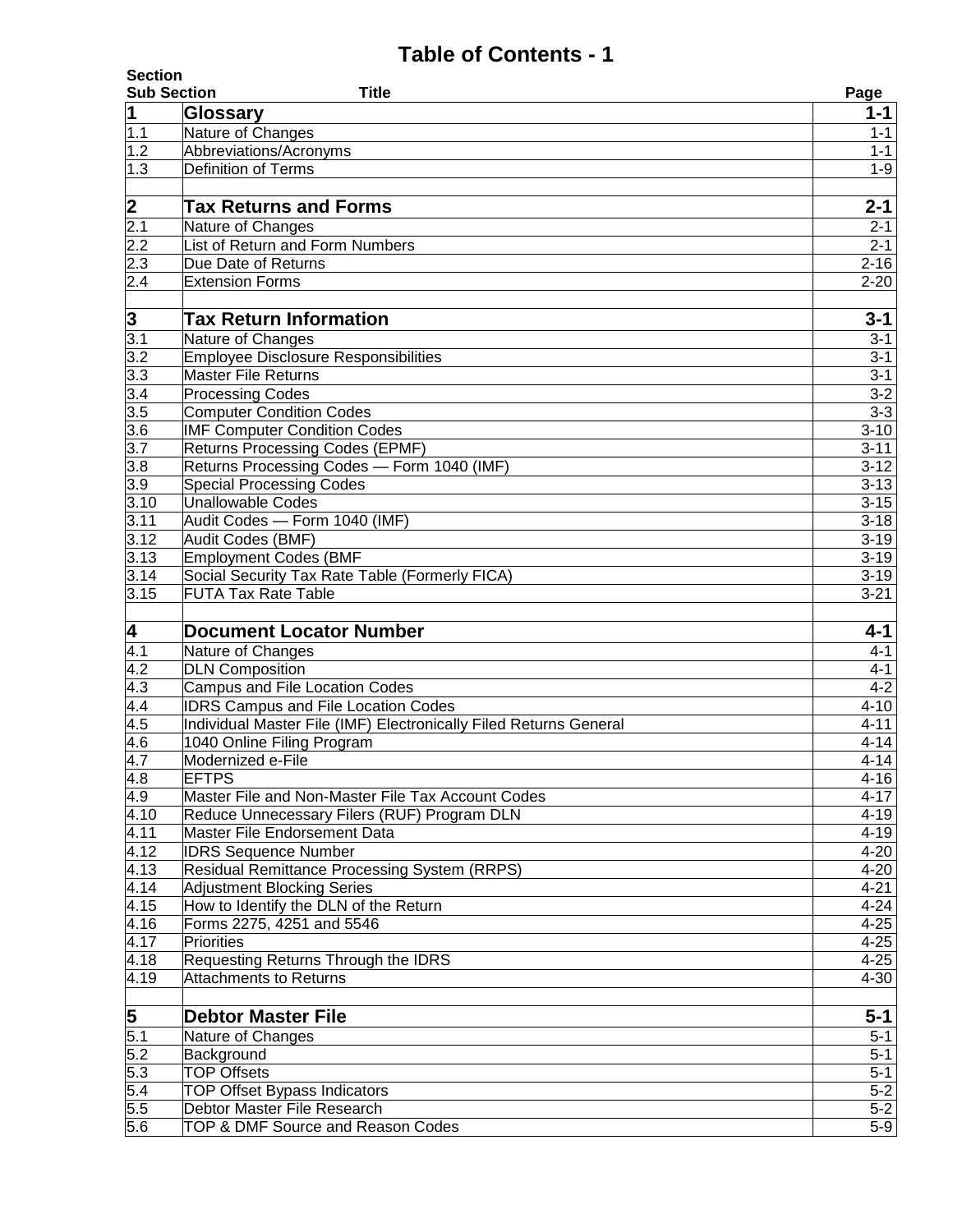| <b>Section</b>     |                                                                               |                    |
|--------------------|-------------------------------------------------------------------------------|--------------------|
| <b>Sub Section</b> | <b>Title</b>                                                                  | Page               |
| 6                  | Initiating and Monitoring Refund Check Tracing Action                         | 6-1                |
| $\overline{6.1}$   | Nature of Changes                                                             | $6 - 1$            |
| 6.2                | Background                                                                    | $6 - 1$            |
| 6.3                | Command Code "CHKCL"                                                          | $6 - 1$            |
| 6.4                | <b>Disposition Codes</b>                                                      | $6 - 1$            |
| 6.5                | <b>Status Codes</b>                                                           | $6 - 2$            |
| 6.6<br>6.7         | <b>Regional Financial Centers</b><br>Initiating and Monitoring Manual Refunds | $6 - 2$<br>$6 - 3$ |
| 6.8                | Verify Account & Research Outstanding Liabilities                             | $6 - 3$            |
| 6.9                | Exceptions                                                                    | $6 - 3$            |
| 6.10               | Research Prior to Issuing Manual Refunds                                      | $6 - 3$            |
| 6.11               | Input Hold and Action Codes                                                   | $6 - 4$            |
| 6.12               | Monitoring the Taxpayer's Account for Posted TC 840                           | $6-4$              |
| 6.13               | Closing the Control Base                                                      | $6 - 4$            |
|                    |                                                                               |                    |
| 7                  | <b>Automated Non-Master File</b>                                              | $7 - 1$            |
| $\overline{7.1}$   | Nature of Changes                                                             | $7 - 1$            |
| 7.2                | Background                                                                    | $7 - 1$            |
| 7.3                | All NMF Notices now have Toll-Free Numbers                                    | $7 - 1$            |
| 7.4                | <b>Account Specialist</b>                                                     | $7 - 2$            |
| 7.5                | <b>NMF Customer Service Representative (CSR)</b>                              | $7 - 2$            |
| 7.6                | <b>User Friendly Transcript</b>                                               | $7 - 2$            |
| 7.7                | <b>Pocket Vest Guide</b>                                                      | $7 - 2$            |
| 7.8                | Business Operating Division (BOD) Codes and Client Codes                      | $7 - 2$            |
| 7.9                | <b>Child Support</b>                                                          | $7 - 2$            |
| 7.10               | <b>Transaction Codes</b>                                                      | $7 - 2$            |
| <b>8A</b>          | <b>Master File Codes</b>                                                      | 8A-1               |
| 8A.1               | Nature of Changes                                                             | 8A-1               |
| 8A.2               | <b>Transaction Codes</b>                                                      | 8A-1               |
| 8A.3               | <b>MF and IDRS Collection Status Codes</b>                                    | 8A-38              |
| 8A.4               | Master File Freeze Codes and IDRS Status 48                                   | 8A-42              |
| 8A.5               | <b>Restrictive Conditions</b>                                                 | 8A-49              |
| 8A.6               | <b>Filing Requirement Codes (FR Codes)</b>                                    | 8A-50              |
| 8B                 | <b>Master File Codes</b>                                                      | 8B-1               |
| 8B.1               | Nature of Changes                                                             | 8B-1               |
| 8B.2               | Unpostable Codes - GUF                                                        | $8B-1$             |
| 8B.3               | Unpostable Codes - IMF                                                        | $8B-1$             |
| 8B.4               | Unpostable Codes - BMF                                                        | 8B-30              |
| 8B.5               | Unpostable Codes - EPMF                                                       | 8B-54              |
| 8B.6               | Unpostable Codes - PMF                                                        | 8B-55              |
| 8B.7               | Unpostable Resolution Codes                                                   | 8B-55              |
| 8B.8               | <b>Unpostable Command Codes</b>                                               | 8B-56              |
| 8B.9               | Resequence Codes (IMF Only)                                                   | 8B-56              |
|                    |                                                                               |                    |
| 8C                 | <b>Master File Codes</b>                                                      | $8C-1$             |
| 8C.1               | Nature of Changes                                                             | $8C-1$             |
| 8C.2               | Source Codes, Reason Codes, Hold Codes and Priority Codes                     | $8C-1$             |
| 8C.3               | Item Adjustment Codes & Credit Reference Numbers                              | 8C-10              |
| 8C.4               | <b>NMF Abstract Codes</b>                                                     | 8C-20              |
| 8C.5               | <b>Underreporter Process Codes</b>                                            | 8C-26              |
| 8C.6<br>8C.7       | No Merge Reason Codes                                                         | 8C-33              |
| 8C.8               | EP Merge Fail Reason Codes<br>TC 951 Action Codes                             | 8C-34<br>8C-35     |
| 8C.9               | TC 971 Action Codes                                                           | 8C-36              |
|                    |                                                                               |                    |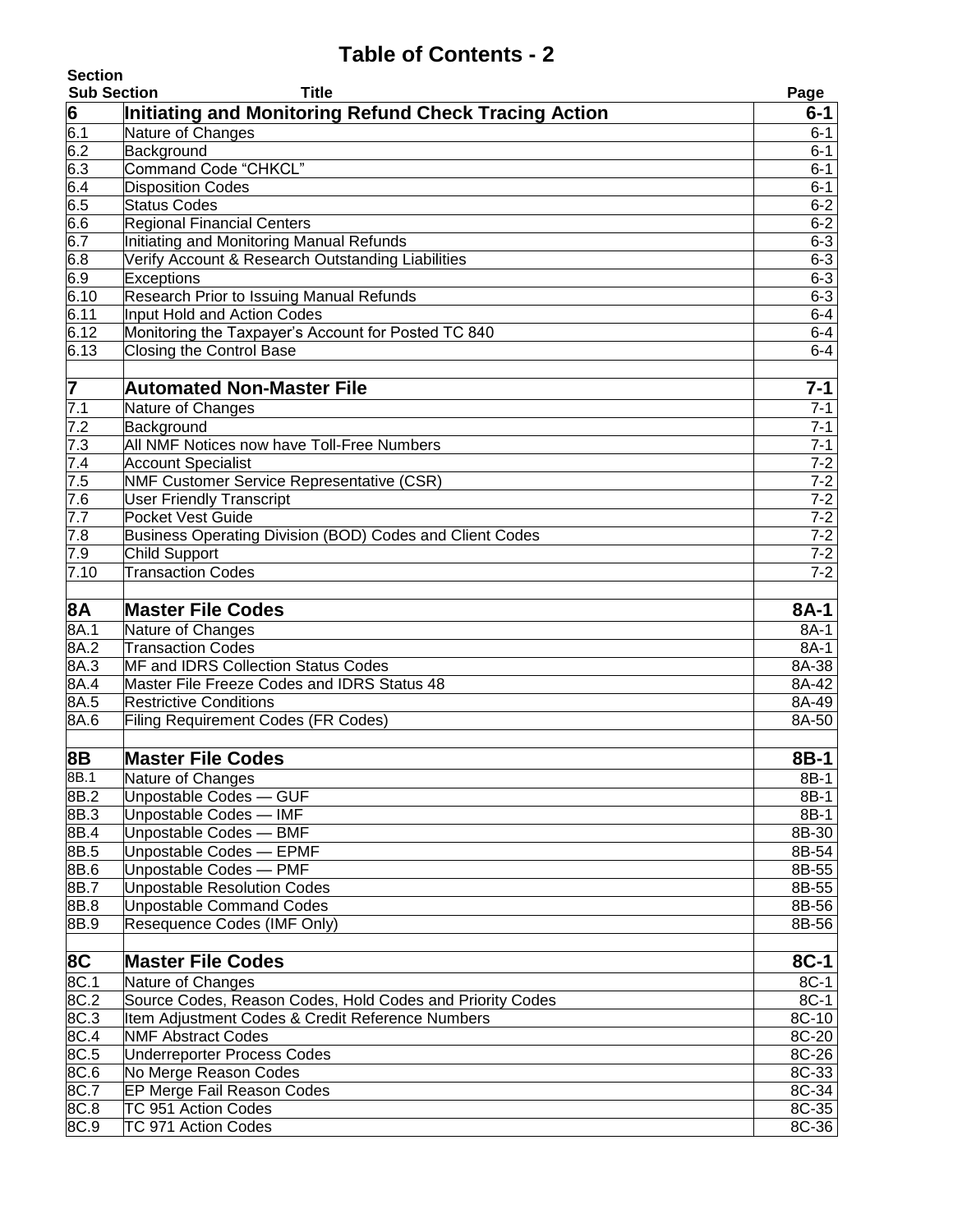| <b>Section</b><br><b>Sub Section</b> | <b>Title</b>                                                                       | Page                 |
|--------------------------------------|------------------------------------------------------------------------------------|----------------------|
| 8C.10                                | Master File, IDRS Location Codes                                                   | 8C-45                |
|                                      |                                                                                    |                      |
| 9                                    | <b>Notices and Notice Codes</b>                                                    | $9 - 1$              |
|                                      | Nature of Changes                                                                  | $9 - 1$              |
| $\frac{5}{9.1}$<br>9.2               | General                                                                            | $9 - 1$              |
| 9.3                                  | <b>IMF Notices</b>                                                                 | $9 - 1$              |
| 9.4                                  | <b>IRP Notices</b>                                                                 | $9-5$                |
| 9.5                                  | <b>BMF Notices</b>                                                                 | $9 - 5$              |
| 9.6                                  | <b>EPMF Notices</b>                                                                | $9 - 10$             |
| 9.7                                  | <b>Internal IRA Notices</b>                                                        | $9 - 11$             |
| 9.8                                  | <b>IDRS Notices and Forms (6xx Series - Spanish Notices)</b>                       | $9 - 11$             |
| 9.9                                  | Master File Notices (Spanish)                                                      | $9 - 12$             |
| 9.10                                 | <b>Taxpayer Notice Codes</b>                                                       | $9 - 13$             |
| 9.11                                 | <b>Refund Deletion Codes</b>                                                       | $9 - 123$            |
| 10                                   | <b>Penalty and Interest Provisions</b>                                             | $10 - 1$             |
| 10.1                                 | Nature of Changes                                                                  | $10 - 1$             |
| 10.2                                 | <b>General Background</b>                                                          | $10 - 1$             |
| 10.3                                 | <b>Interest Rates</b>                                                              | $10 - 1$             |
| 10.4                                 | <b>Penalty Provisions</b>                                                          | $10 - 1$             |
| 10.5                                 | Penalties and Interest Table                                                       | $10-3$               |
| 10.6                                 | <b>Return Preparers Penalties</b>                                                  | $10-6$               |
| 10.7                                 | <b>Information Return Penalties</b>                                                | $10-7$               |
| 10.8                                 | Penalty Reference Numbers - Miscellaneous Civil Penalties                          | $10-8$               |
| 10.9                                 | Penalty Reason Codes (PRC)                                                         | $10 - 22$            |
| 10.10                                | Failure to Deposit (FTD) Penalty                                                   | $10 - 24$            |
|                                      |                                                                                    |                      |
| 11                                   | <b>Collection</b>                                                                  | $11 - 1$             |
| 11.1                                 | Nature of Changes                                                                  | $11 - 1$             |
| 11.2                                 | <b>Collection Offices</b>                                                          | $11 - 1$             |
| 11.3                                 | Resource and Workload Management System (RWMS)                                     | $11 - 4$             |
| 11.4                                 | <b>Automated Collection System (ACS)</b>                                           | $11 - 4$             |
| 11.5                                 | <b>Taxpayer Delinguency Investigations</b>                                         | $11 - 4$             |
| 11.6                                 | Primary and Secondary TDI Codes                                                    | $\overline{11} - 12$ |
| 11.7                                 | <b>IRP Selection Criteria Codes</b>                                                | $11 - 13$            |
| 11.8                                 | Status Indicators - TDI (Edited Values Only)                                       | $11 - 26$            |
| 11.9                                 | Backup Withholding (BWH)                                                           | $11 - 38$            |
| 11.10                                | <b>Designated Payment Codes (DPC)</b>                                              | $11 - 38$            |
| 11.11                                | <b>Generated Reports</b>                                                           | 11-39                |
| 11.12                                | Delinguent Investigations/Account Listing and Delinguent Account Inventory Profile | $11 - 40$            |
| 11.13                                | <b>FTD Alerts</b>                                                                  | $11 - 40$            |
| 11.14                                | Status & Closing Codes used for CAWR                                               | $11 - 40$            |
| $\overline{12}$                      |                                                                                    |                      |
|                                      |                                                                                    |                      |
|                                      | <b>Examination</b>                                                                 | $12 - 1$             |
| 12.1                                 | Nature of Changes                                                                  | $12 - 1$             |
| 12.2                                 | <b>Discriminant Function (DIF)</b>                                                 | $12 - 1$             |
| 12.3                                 | PCS - Partnership Control System                                                   | $12 - 1$             |
| 12.4                                 | <b>ERCS</b> - Examination Return Control System                                    | $12 - 2$             |
| 12.5                                 | Audit Information Management System (AIMS)                                         | $12 - 2$             |
| 13                                   | <b>Appeals and TE/GE</b>                                                           | $13 - 1$             |
| 13.1                                 | Nature of Changes                                                                  | $13 - 1$             |
| 13.2                                 | <b>Appeals Codes</b>                                                               | $13 - 1$             |
| 13.3<br>13.4                         | <b>Closing Codes for Appeals</b><br><b>Status Codes for Appeals</b>                | $13 - 2$<br>$13-2$   |